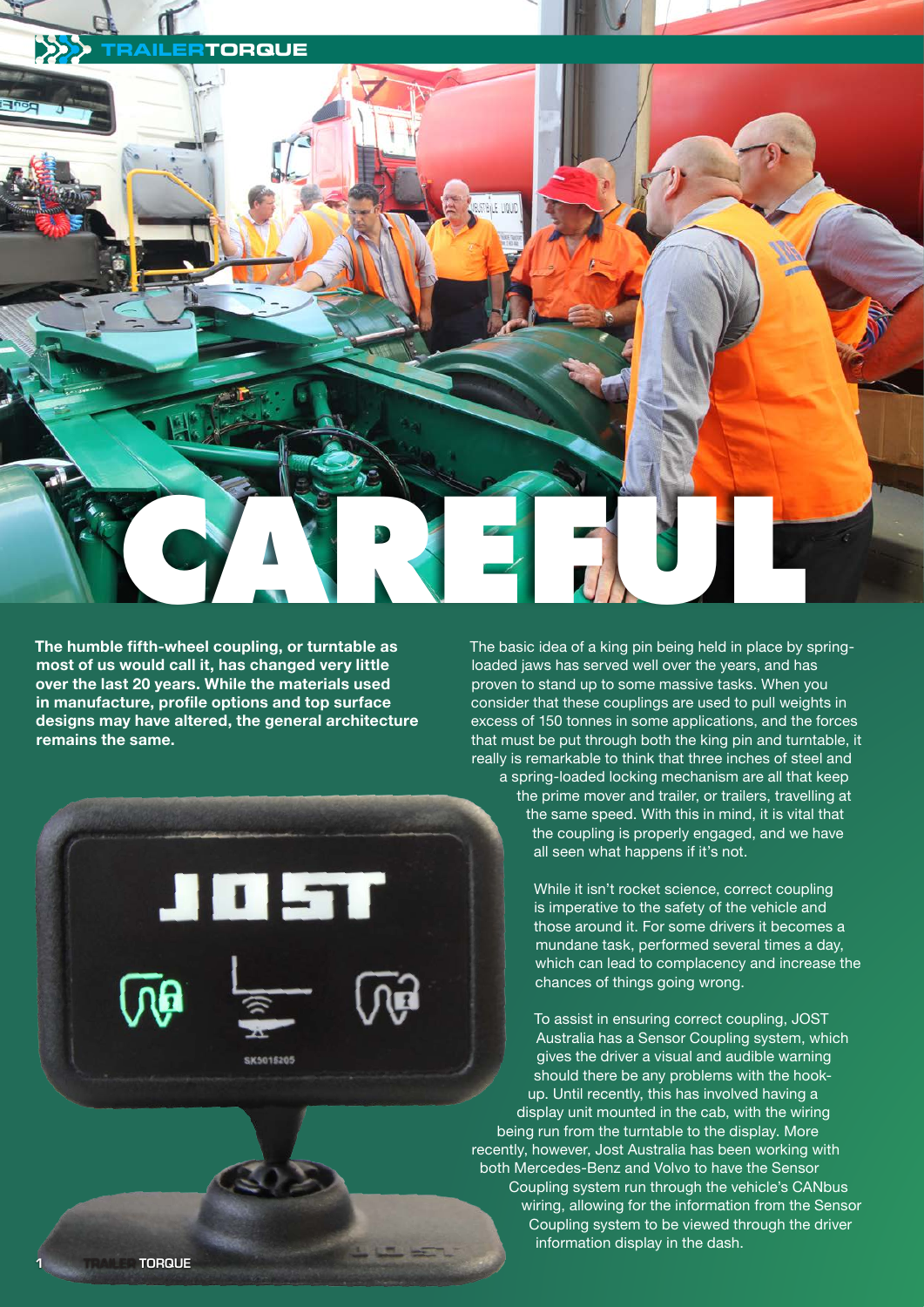The Sensor Coupling system works off three sensors fitted to the turntable – one in the top surface to detect the skid plate on the trailer, one in the centre to detect the king pin, and one on the handle locking mechanism to ensure the handle is locked in positon. The skid plate sensor is used to make sure the skid plate is resting on the turntable, to avoid the king pin going over the turntable. The centre sensor recognises the king pin is in position, and references the handle lock sensor to ensure everything is in place. Should the handle lock sensor not activate, the system will alert the driver that something is wrong. The system is designed to act as a guide only, and drivers still need to do a visual check on the jaws to ensure they are closed correctly. **CAREFUL COUPLING** 

type JSK 37 CWS year 20

CRN-41876 (ADR 6202)

50/D190

There have been a few other improvements made to the system during the integration process, including a change to the way the skid plate sensor interacts with the system. In previous versions, the skid plate sensor would send an alert when the skid plate separated from the turntable, as is common when running empty or turning into angled driveways. This lead to many a false alarm, frustrating drivers and resulting in many units having tape put over the red warning light. With the updated system, the skid plate sensor is not active once the coupling is complete and the vehicle is in motion.

Ron Finemore Transport has recently ordered 50 trucks with this new system installed, made up of a mix of Volvo FM and Mercedes-Benz Actros prime movers. Safety is a main priority for Ron Finemore Transport, and as Laurie Brothers, Finemore Transport's chief fleet and maintenance officer, said, "Safety is a never ending journey. We've actually got to up the ante, and eliminate the risks".

HENDE XE